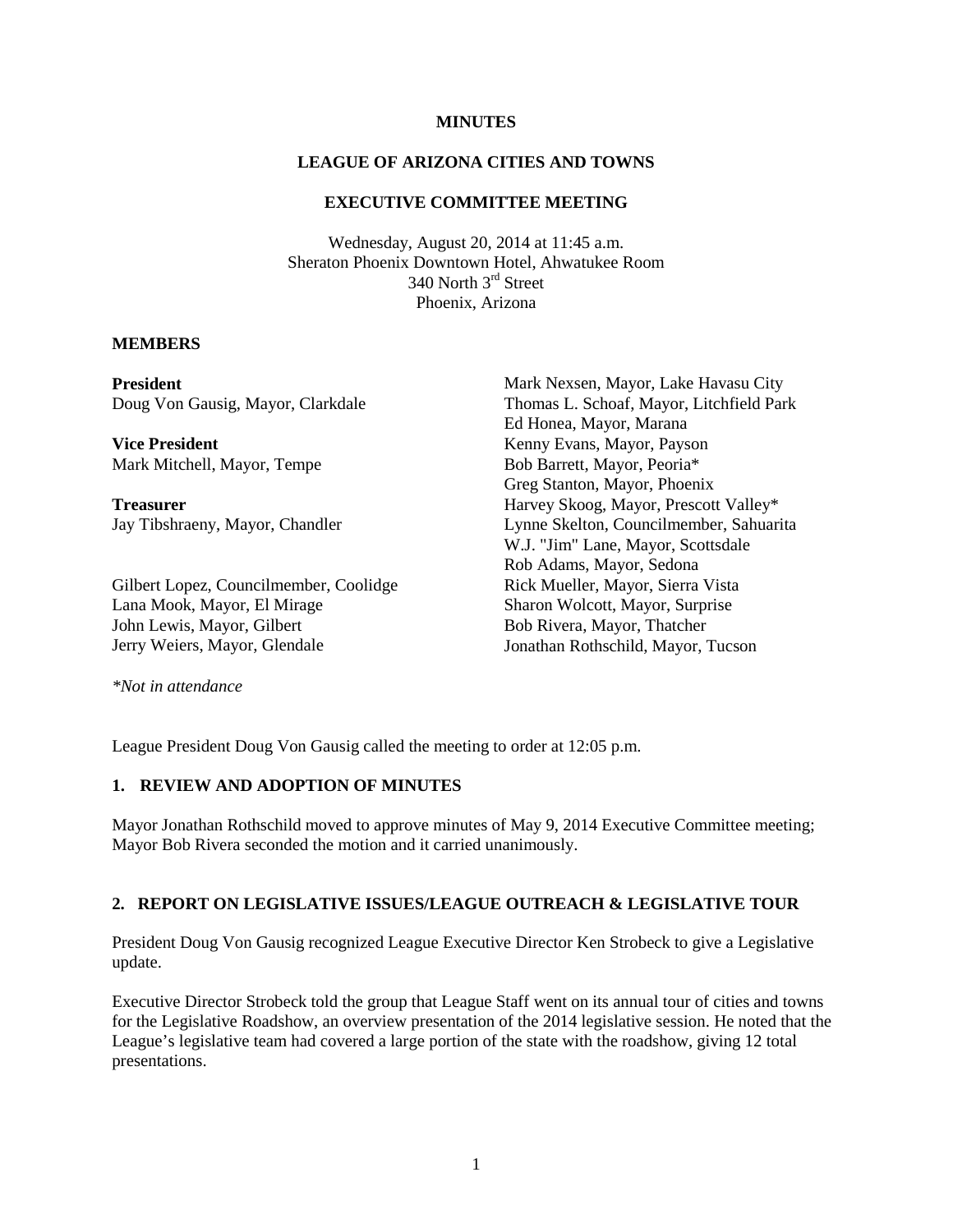Mr. Strobeck then talked to the group about the upcoming legislative session, highlighting specifically the concerns the League has with K-12 Education Funding. He reminded the committee that, in September 2013, the Arizona Supreme Court had ruled that the Legislature was required to increase K-12 education funding by an annual inflationary factor. The Legislature suspended the inflation factor for four years, citing the recession, but resumed funding in the 2014 budget. Because the Legislature did not retroactively fund the inflation factor, the court determined that the Legislature would need to incorporate the \$317 million a year from retroactive funding to the education budget.

Mr. Strobeck also told the committee that funding for other programs may suffer as a result, which could potentially cause the greatest threat to shared revenue in the history of the shared revenue program. He noted that shared revenue is protected by Proposition 208, with any shift in allocation of tax funds between state and cities/counties requiring a 2/3 vote in both chambers. While this has historically never occurred, it is possible cities and towns could lose support if a situation called for legislators to choose education over municipalities. Mr. Strobeck told the group that they needed to be prepared to confront this challenge, noting that League Vice President Mark Mitchell has already started building a coalition of support with local businesses through the creation of the business roundtable.

Vice President Mark Mitchell then urged members of the Executive Committee to reach out to businesses in their communities.

Executive Director Strobeck also told the group that SB1525 had gone into full effect as of August 1. He noted that the current moratorium on impact fee legislation would expire when Governor Brewer left office. The League thinks it is possible the homebuilders may ask for more changes to impact fees during the next legislative session and told the Executive Committee that an interested workgroup was created to develop suggestions from municipalities on this issue.

# **3. TPT IMPLEMENTATION UPDATE**

League President Doug Von Gausig introduced League Deputy Director Tom Belshe to give an update on TPT Implementation.

Deputy Director Belshe told the Executive Committee that the ongoing process of TPT implementation had garnered some success, but there were also several concerns with the timeline. He also recognized the City of Phoenix staff for having gone out of their way to make a good transition for self-collecting cities.

He told the Executive Committee that the process of determining the handling of the audit process has gone well. City and town auditors have been representing cities at the state, ensuring that they are capable of working closely with Arizona Department of Revenue (ADOR). He said that an audit manual has been prepared and is nearly ready to go, with the League being comfortable with how this process is going. Mr. Belshe also noted that the standardizing process for tax licensing implementation has been going well, with inspection continuing to be handled by city staff. Program cities will benefit with improved reporting that will come directly from ADOR.

Mr. Belshe then told the committee that the main issue was with the current timeline of the portal. He noted that the group is continuing work on AZTaxes.Gov, which will be the interface that businesses will use to enter their tax. This interface, however, is not currently working cohesively with the database that collects information and distributes it to the cities and towns. Mr. Belshe told the group that because cities and towns have thousands of taxpayers that the state doesn't have, it is a difficult process to identify those particular taxpayers and place them into the system. He said that the group may need to hold discussion with the Governor's office if they don't meet the current deadline.